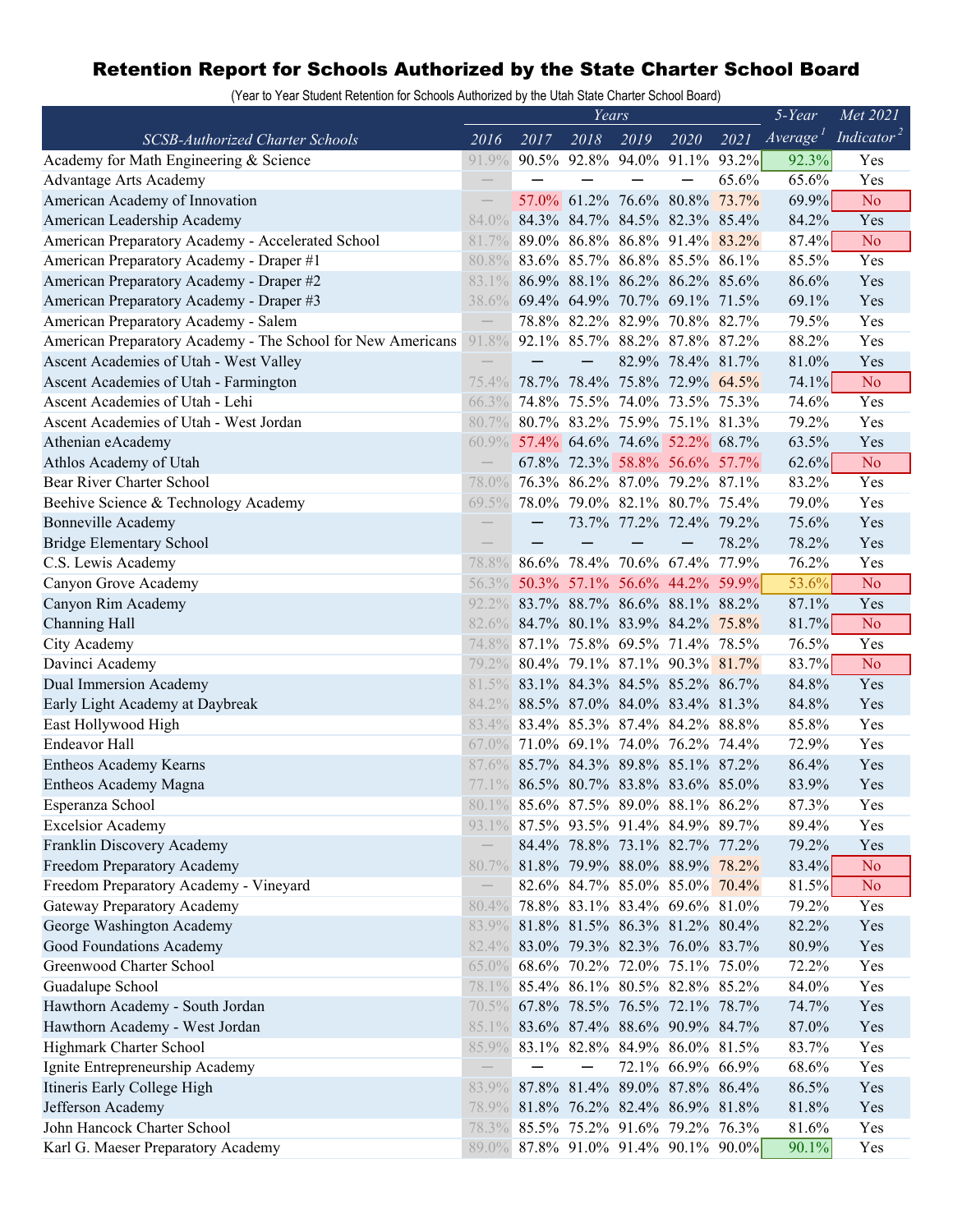|                                                                |                          | Years |      |                                     |                          |                                     |                      | Met 2021               |
|----------------------------------------------------------------|--------------------------|-------|------|-------------------------------------|--------------------------|-------------------------------------|----------------------|------------------------|
| <b>SCSB-Authorized Charter Schools</b>                         | 2016                     | 2017  | 2018 | 2019                                | 2020                     | $\overline{2021}$                   | Average <sup>1</sup> | Indicator <sup>2</sup> |
| Lakeview Academy                                               | 83.6%                    |       |      | 89.1% 87.0% 90.3% 81.0% 87.4%       |                          |                                     | 87.0%                | Yes                    |
| Leadership Academy of Utah                                     |                          |       |      | 63.3% 67.3% 64.1% 64.8%             |                          |                                     | 64.9%                | Yes                    |
| Leadership Learning Academy                                    | 76.9%                    |       |      | 81.3% 78.8% 77.4% 76.2% 76.7%       |                          |                                     | 78.1%                | Yes                    |
| Leadership Learning Academy - Ogden                            |                          |       |      | 81.9% 70.4% 78.6% 77.8%             |                          |                                     | 77.2%                | Yes                    |
| Legacy Preparatory Academy                                     | 89.1%                    |       |      | 88.0% 87.8% 87.4% 77.8% 79.8%       |                          |                                     | 84.2%                | Yes                    |
| Lincoln Academy                                                | $85.5\%$                 |       |      | 84.0% 81.4% 93.7% 90.1% 84.3%       |                          |                                     | 86.7%                | Yes                    |
| Lumen Scholar Institute                                        | 64.5%                    |       |      | 67.5% 46.5% 56.7% 68.8% 52.2%       |                          |                                     | 58.3%                | N <sub>o</sub>         |
| Mana Academy Charter School                                    | $66.1\%$                 |       |      | 71.2% 74.9% 84.2% 90.9% 87.8%       |                          |                                     | 81.8%                | Yes                    |
| Maria Montessori Academy                                       | 82.4%                    |       |      | 80.2% 72.2% 55.8% 61.0% 75.3%       |                          |                                     | 68.9%                | Yes                    |
| Merit College Preparatory Academy                              | 83.5%                    |       |      | 79.1% 83.0% 80.9% 78.9% 82.8%       |                          |                                     | 80.9%                | Yes                    |
| Moab Charter School                                            | 86.9%                    |       |      | 80.2% 70.3% 70.1% 76.8% 66.3%       |                          |                                     | 72.7%                | N <sub>o</sub>         |
| Monticello Academy                                             | 79.9%                    |       |      | 80.2% 76.5% 81.4% 83.6% 80.7%       |                          |                                     | 80.5%                | Yes                    |
| Monticello Academy - West Point                                |                          |       |      |                                     | $\overline{\phantom{0}}$ | 79.9%                               | 79.9%                | Yes                    |
| Mountain Heights Academy                                       | $59.2\%$                 |       |      | 68.3% 63.8% 62.1% 72.0% 61.3%       |                          |                                     | 65.5%                | N <sub>o</sub>         |
| Mountain Sunrise Academy                                       |                          |       |      |                                     |                          | 72.9%                               | 72.9%                | Yes                    |
| Mountain View Montessori                                       |                          |       |      | 78.4% 68.2% 69.1% 54.1% 67.0%       |                          |                                     | 67.4%                | Yes                    |
| Mountain West Montessori Academy                               | 76.3%                    |       |      | 76.1% 85.3% 79.9% 74.8% 84.8%       |                          |                                     | 80.2%                | Yes                    |
| Mountainville Academy                                          | 74.2%                    |       |      | 77.9% 69.6% 75.4% 71.3% 75.6%       |                          |                                     | 74.0%                | Yes                    |
| Navigator Pointe Academy                                       | $90.1\%$                 |       |      | 87.2% 84.4% 84.1% 78.0% 83.4%       |                          |                                     | 83.4%                | Yes                    |
| No. UT. Acad. for Math Engineering & Science                   | $92.7\%$                 |       |      | 94.6% 95.5% 92.5% 93.8% 90.4%       |                          |                                     | 93.4%                | Yes                    |
| No. UT. Acad. of Math Engineering & Science Ogden              |                          |       |      |                                     |                          | 89.1% 92.4% 91.9%                   | 91.1%                | Yes                    |
| Noah Webster Academy                                           | 80.7%                    |       |      | 85.8% 85.7% 83.6% 80.8% 86.1%       |                          |                                     | 84.4%                | Yes                    |
| North Davis Preparatory Academy                                | 85.2%                    |       |      | 87.6% 88.6% 89.4% 87.9% 86.4%       |                          |                                     | 88.0%                | Yes                    |
| North Star Academy                                             | 89.2%                    |       |      | 89.1% 95.4% 92.4% 90.6% 92.6%       |                          |                                     | 92.0%                | Yes                    |
| Odyssey Charter School                                         | $72.7\%$                 |       |      | 75.1% 77.8% 74.8% 73.8% 80.9%       |                          |                                     | 76.5%                | Yes                    |
| <b>Ogden Preparatory Academy</b>                               | $91.0\%$                 |       |      | 88.8% 86.5% 86.6% 89.6% 86.4%       |                          |                                     | 87.6%                | Yes                    |
| Pacific Heritage Academy                                       | $80.5\%$                 |       |      | 80.1% 79.9% 79.8% 77.7% 81.1%       |                          |                                     | 79.7%                | Yes                    |
| Paradigm High School                                           | 78.1%                    |       |      | 73.7% 76.1% 78.0% 77.0% 78.9%       |                          |                                     | 76.7%                | Yes                    |
| Pinnacle Canyon Academy                                        | $85.5\%$                 |       |      | 85.7% 81.0% 84.2% 86.5% 88.6%       |                          |                                     | 85.2%                | Yes                    |
|                                                                |                          |       |      | 89.2% 80.0% 84.2% 91.1% 84.2%       |                          |                                     |                      | Yes                    |
| Promontory School of Expeditionary Learning<br>Providence Hall | 91.1%                    |       |      |                                     |                          |                                     | 85.7%                |                        |
|                                                                | 81.7%                    |       |      | 82.9% 84.8% 81.3% 82.5% 84.1%       |                          |                                     | 83.1%                | Yes                    |
| Quest Academy                                                  | 80.2%                    |       |      | 82.5% 88.8% 84.4% 88.0% 87.5%       |                          |                                     | 86.2%                | Yes                    |
| Ranches Academy                                                |                          |       |      |                                     |                          | 84.2% 86.9% 90.9% 93.1% 87.2% 91.6% | 89.9%                | Yes                    |
| Reagan Academy                                                 |                          |       |      | 87.0% 87.5% 87.8% 87.4% 82.6% 86.6% |                          |                                     | 86.4%                | Yes                    |
| Renaissance Academy                                            | $75.9\%$                 |       |      | 79.7% 81.2% 81.5% 77.8% 78.7%       |                          |                                     | 79.8%                | Yes                    |
| Rockwell Charter High School                                   |                          |       |      | 83.9% 82.9% 82.4% 85.4% 81.3% 80.5% |                          |                                     | 82.5%                | Yes                    |
| Roots Charter High School                                      |                          |       |      | 75.8% 72.5% 86.3% 83.6% 96.3% 80.5% |                          |                                     | 83.8%                | N <sub>o</sub>         |
| Salt Lake Arts Academy                                         |                          |       |      |                                     |                          | 94.0% 89.3% 92.3% 94.7% 92.4% 90.6% | 91.9%                | Yes                    |
| Scholar Academy                                                |                          |       |      | 92.0% 82.9% 83.1% 83.8% 85.9% 88.3% |                          |                                     | 84.8%                | Yes                    |
| Soldier Hollow Charter School                                  | 78.1%                    |       |      | 78.1% 74.7% 82.9% 72.0% 68.8%       |                          |                                     | 75.3%                | Yes                    |
| Spectrum Academy - NSL                                         |                          |       |      | 88.5% 92.0% 89.8% 88.1% 89.3% 87.4% |                          |                                     | 89.3%                | Yes                    |
| Spectrum Academy - Pleasant Grove                              |                          |       |      |                                     |                          | 91.9% 91.3% 92.2% 88.1% 87.1% 89.9% | 89.7%                | Yes                    |
| St. George Academy                                             |                          |       |      | 68.8% 77.8% 76.4% 68.5%             |                          |                                     | 72.9%                | N <sub>o</sub>         |
| Summit Academy - Bluffdale                                     | $\overline{\phantom{0}}$ |       |      | 67.5% 69.2% 78.6% 75.6% 83.0%       |                          |                                     | 74.8%                | Yes                    |
| Summit Academy - Draper Campus                                 |                          |       |      | 90.6% 88.8% 82.3% 83.6% 76.3% 81.1% |                          |                                     | 82.4%                | Yes                    |
| Summit Academy - Independence                                  |                          |       |      | 86.2% 87.5% 88.4% 86.8% 81.3% 88.9% |                          |                                     | 86.6%                | Yes                    |
| Summit Academy High School                                     | 79.6%                    |       |      | 84.7% 80.1% 80.5% 79.1% 83.1%       |                          |                                     | 81.5%                | Yes                    |
| Syracuse Arts Academy - Antelope                               |                          |       |      | 85.6% 88.8% 90.4% 89.4% 88.6% 84.9% |                          |                                     | 88.4%                | Yes                    |
| Syracuse Arts Academy - North                                  |                          |       |      |                                     |                          | 91.1% 94.3% 88.8% 90.4% 89.5% 93.2% | 91.2%                | Yes                    |
| Terra Academy                                                  |                          |       |      | 75.6% 83.4% 85.4% 88.5% 87.4% 90.4% |                          |                                     | 87.0%                | Yes                    |
| The Center for Creativity Innovation and Discovery             |                          |       |      | 80.1% 83.5% 68.7% 78.8%             |                          |                                     | 77.8%                | Yes                    |
| Thomas Edison - North                                          |                          |       |      | 90.4% 90.5% 85.4% 91.1% 86.0% 93.0% |                          |                                     | 89.2%                | Yes                    |
| Thomas Edison - South                                          |                          |       |      | 84.5% 78.6% 82.9% 88.3% 85.1% 93.6% |                          |                                     | 85.7%                | Yes                    |